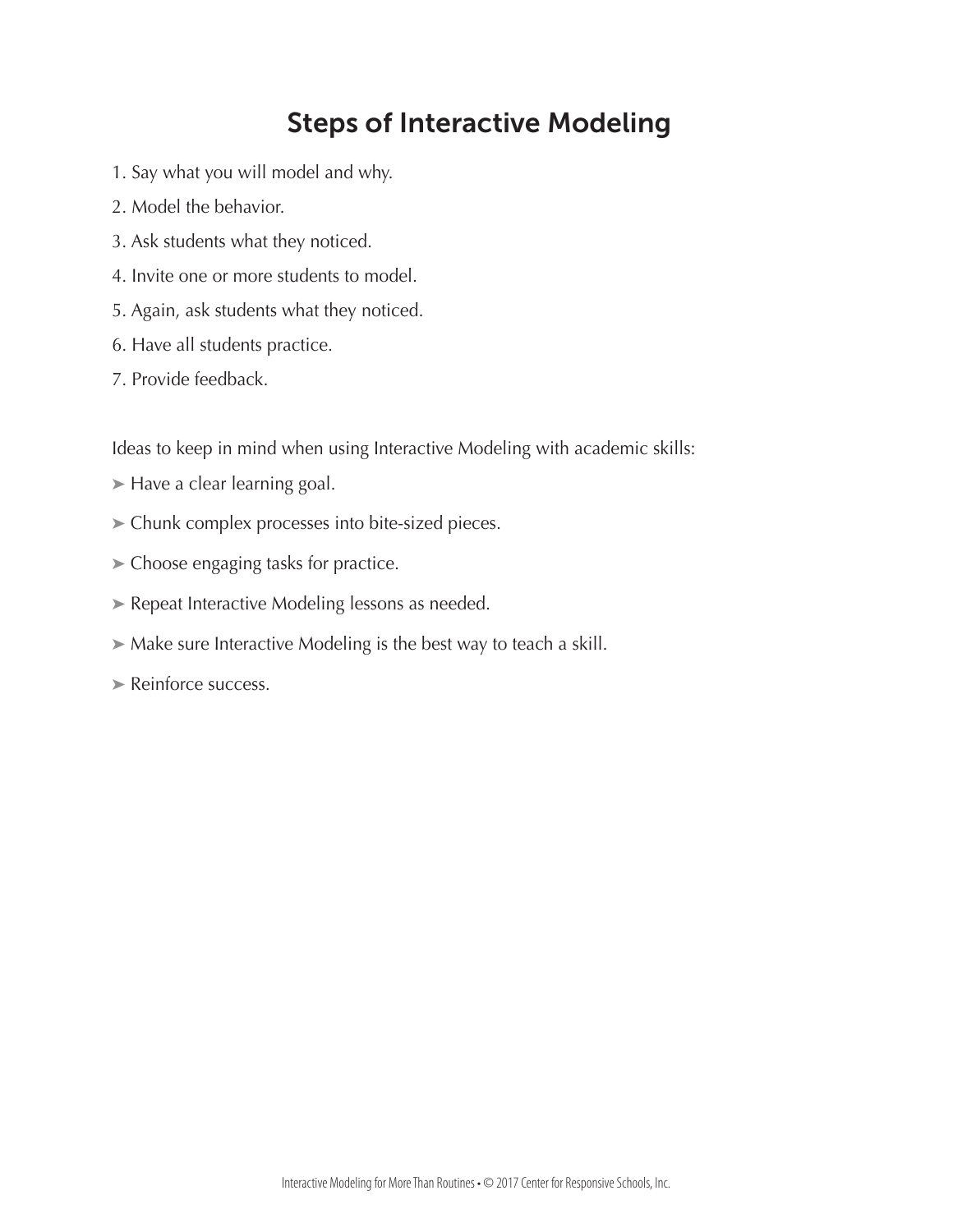# **Interactive Modeling Ideas for More Than Routines**

(More details and ideas can be found in I*nteractive Modeling: A Powerful Technique for Teaching Children*, Center for Responsive Schools, 2012)

#### **Test Prep**

- **➤** Highlight important text
- **➤** Make/play games or quiz oneself to study facts
- **➤** Use test-answering strategies (such as process of elimination)

#### **Math**

- **➤** Convert fractions to percentages and vice versa
- **➤** Use a formula (such as finding circumference)
- **➤** Sort objects
- **➤** Read and interpret a graph

#### **Social Studies**

- **➤** Put events in order on a timeline
- **➤** Use an atlas
- **➤** Use the key/legend on a map to help read and interpret the map

#### **Music**

- **➤** Count beats according to musical notation
- **➤** Keep the beat to a song

### **Technology**

- **➤** Comment on a blog or website
- **➤** Conduct an Internet search using a search engine
- **➤** How to select a credible source

#### **English Language Arts**

- **➤** Decide what's important vs. what's interesting in a text
- **➤** Form plurals
- **➤** Give a book talk
- **➤** Sort words according to phonetic or spelling patterns

#### **Science**

- **➤** Record observations/results of an experiment
- **➤** Paraphrase a research source

#### **Physical Education**

- **➤** Jump rope
- **➤** Kick/hit a ball
- **➤** Find heartbeat

### **Art**

- **➤** Create perspective in a drawing
- **➤** Make a sketch
- **➤** Mix paints carefully

### **Social Skills**

- **➤** Give help when someone asks for it
- **➤** Make an empathetic comment
- **➤** Respectfully disagree
- **➤** Listen attentively when someone else is speaking
- **➤** Pick up trash and throw it away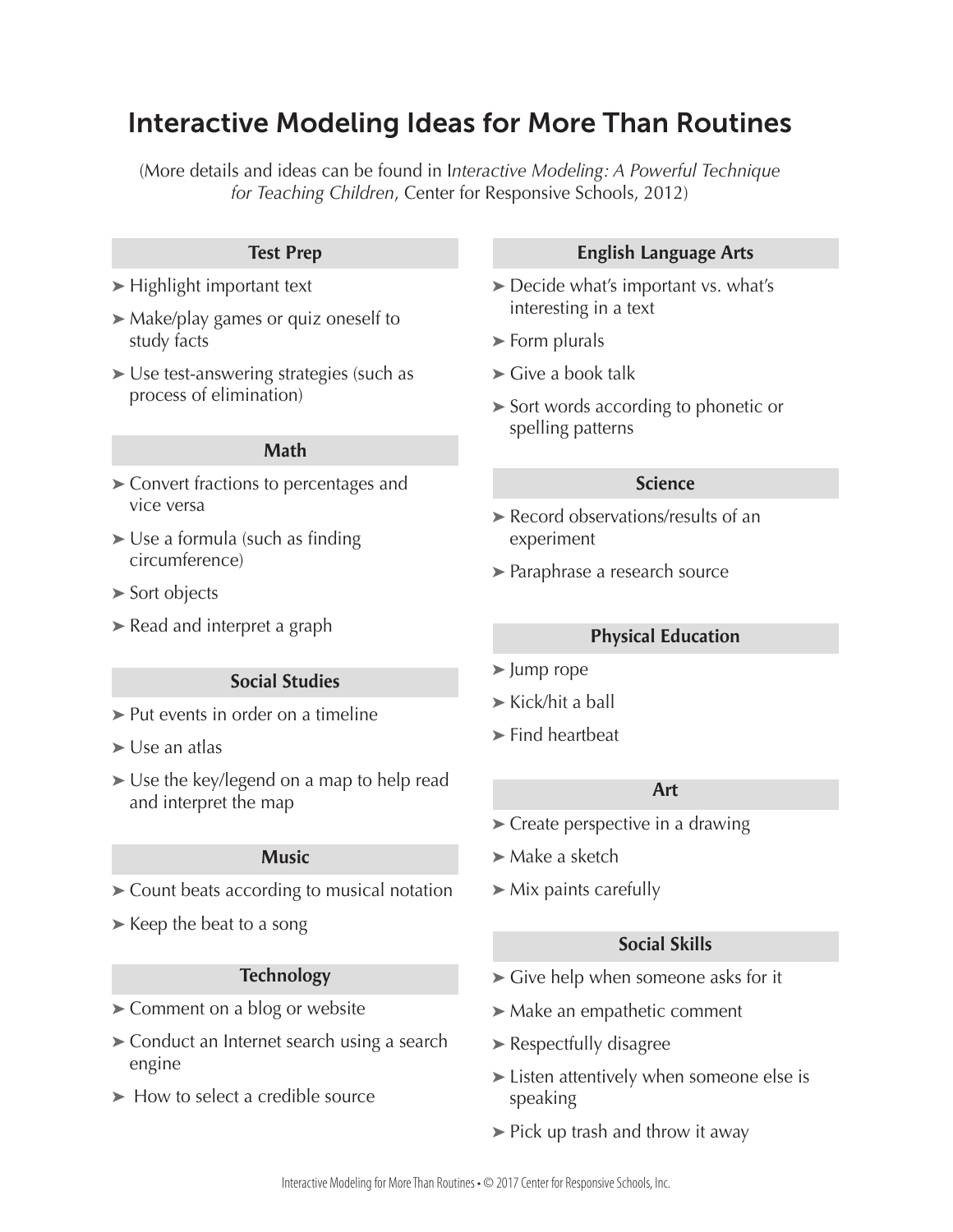# **Teaching Perseverance? Try Interactive Modeling**

(www.responsiveclassroom.org/info-library)

We all know students who seem to give up quickly and appeal for our help, even when the task is appropriately challenging, or students who are reluctant to even start a task that seems challenging and instead opt to sit and wait until we check in with them. These behaviors can halt progress and feel frustrating for both students and teacher.

Clearly, students don't always come to school knowing how to move from "This is too hard" to "This may take some time and effort but I can do it." That means we need to teach them strategies such as positive self-talk, taking a couple of deep breaths to calm themselves and then returning to work, choosing a different approach, or asking a partner a clarifying question.

Interactive Modeling is a powerful *Responsive Classroom* practice used to teach students the skills, strategies, and procedures they need for success in school. You can use Interactive Modeling to show students how to use a paintbrush, sound out words, or take care of the class pet. And you can also use it to teach them higher level academic skills and behaviors, such as how to persevere through challenging academic work.

# *Modeling Perseverance Strategies*

As the following examples for primary and upper elementary grades show, Interactive Modeling is a good way to teach students how to persevere because it shows them what perseverance looks and sounds like and gives them immediate opportunities for supported practice.

Interactive Modeling is a straightforward, seven-step process used to teach children skills, strategies, or procedures that you want them to do in a specific way.

- 1. Briefly state what you will model, and why.
- 2. Model the behavior exactly as you expect students to do it. (Don't narrate unless you need to "show" an internal thinking process.)
- 3. Ask students what they noticed. Prompt them to notice essential details.
- 4. Invite one or more students to model the same way you did.
- 5. Again, ask students what they noticed.
- 6. Have all students practice.
- 7. Provide feedback

Continued **▲**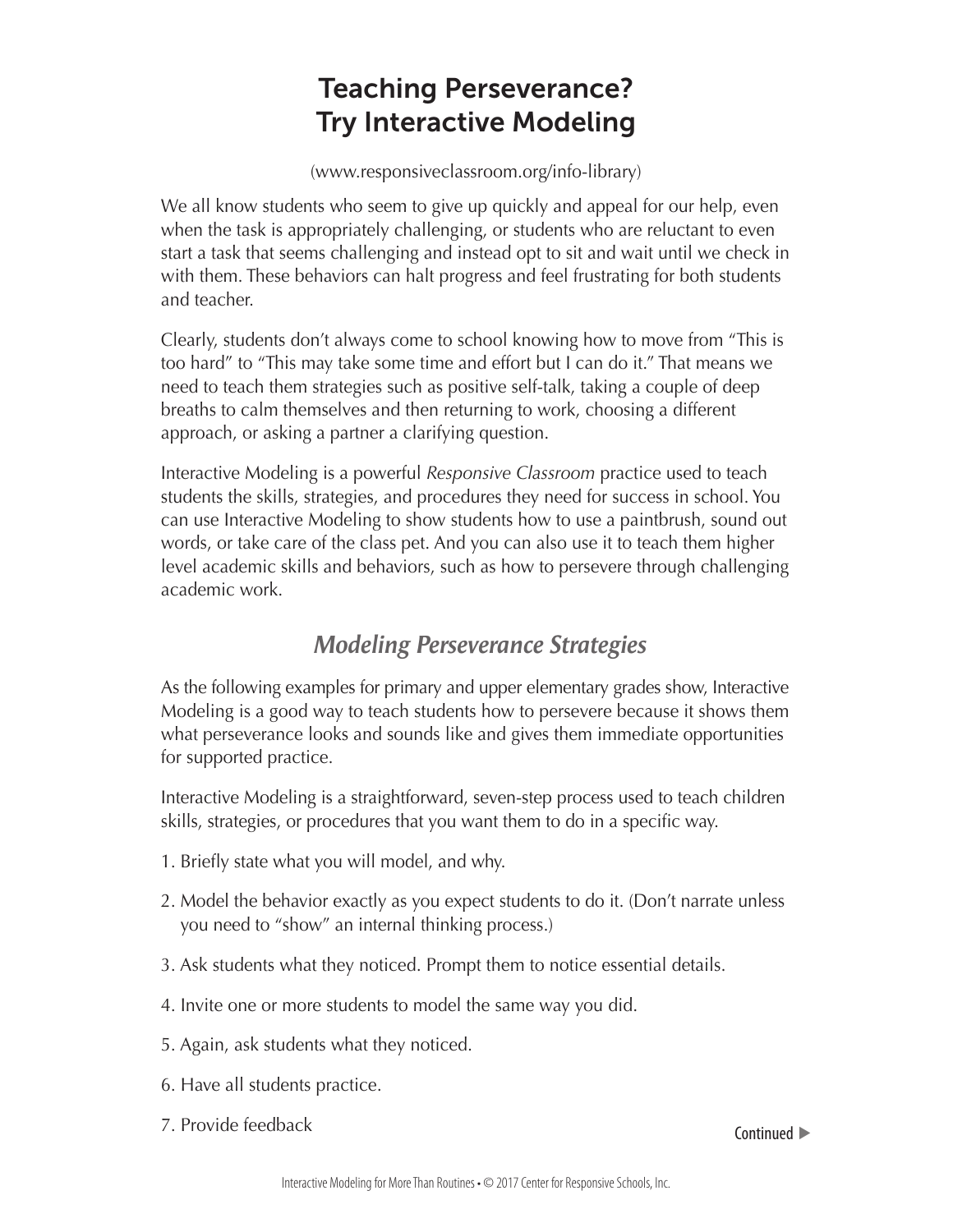## **Primary Grades Example**

- **1. Say what you will model and why.** "Remember when we played 'Rumpelstiltskin' at Morning Meeting today? That's a fun game, but it's also kind of hard. And you figured out how to help yourselves through the hard parts. Sometimes our schoolwork is challenging, too. And just as you figured out how to help yourself during 'Rumpelstiltskin,' it's important to learn how to help yourself when you feel frustrated with your work. I'm going to show you one way to help yourself when your work feels hard."
- **2. Model the behavior.** "Watch what I do and say as I try to figure out how to understand this math problem." The teacher models reading a short problem and beginning to draw a picture to visualize it. Then he gives the sign (a finger pointing to his head) that he's going to do a think-aloud: "This is that kind of problem we've been doing where a number is missing. I don't know how to draw this and I'm frustrated." He takes a few deep breaths. "OK. I feel calmer. I can figure this out. Maybe I can use cubes instead of drawing."
- **3. Ask students what they noticed.** "What did you notice me do when I got stuck on my work?" The students name what they saw and heard. The teacher prompts them if they missed anything important.
- **4. Invite one or more students to model.** "Jocelyn, can you model taking a couple of deep breaths and talking to yourself in a calm way? Watch Jocelyn and notice what she does."
- **5. Again, ask students what they noticed.** "What did you notice Jocelyn do when she got stuck?" Students name what they heard and saw.
- **6.Have all students practice.** "As you work on your math tasks, pay attention to any times that the work feels hard. Then think about what you saw and heard when Jocelyn and I got stuck. After math, we'll talk about how you helped yourself. Sometimes, you'll still need my help, and that's OK too."
- **7. Provide feedback.** As students work on their math, the teacher checks in with them. When he sees them using a calming strategy, he reinforces their behavior: "Amir, it looks like you took a deep breath and tried the problem a different way. You're remembering what we practiced!" And if he sees a student struggling, he reminds them what to try if they're stuck.

At the end of math class, the teacher asks reflection questions: "Did any parts of math feel hard today?" "What did you try when math felt hard?" "How did that feel?"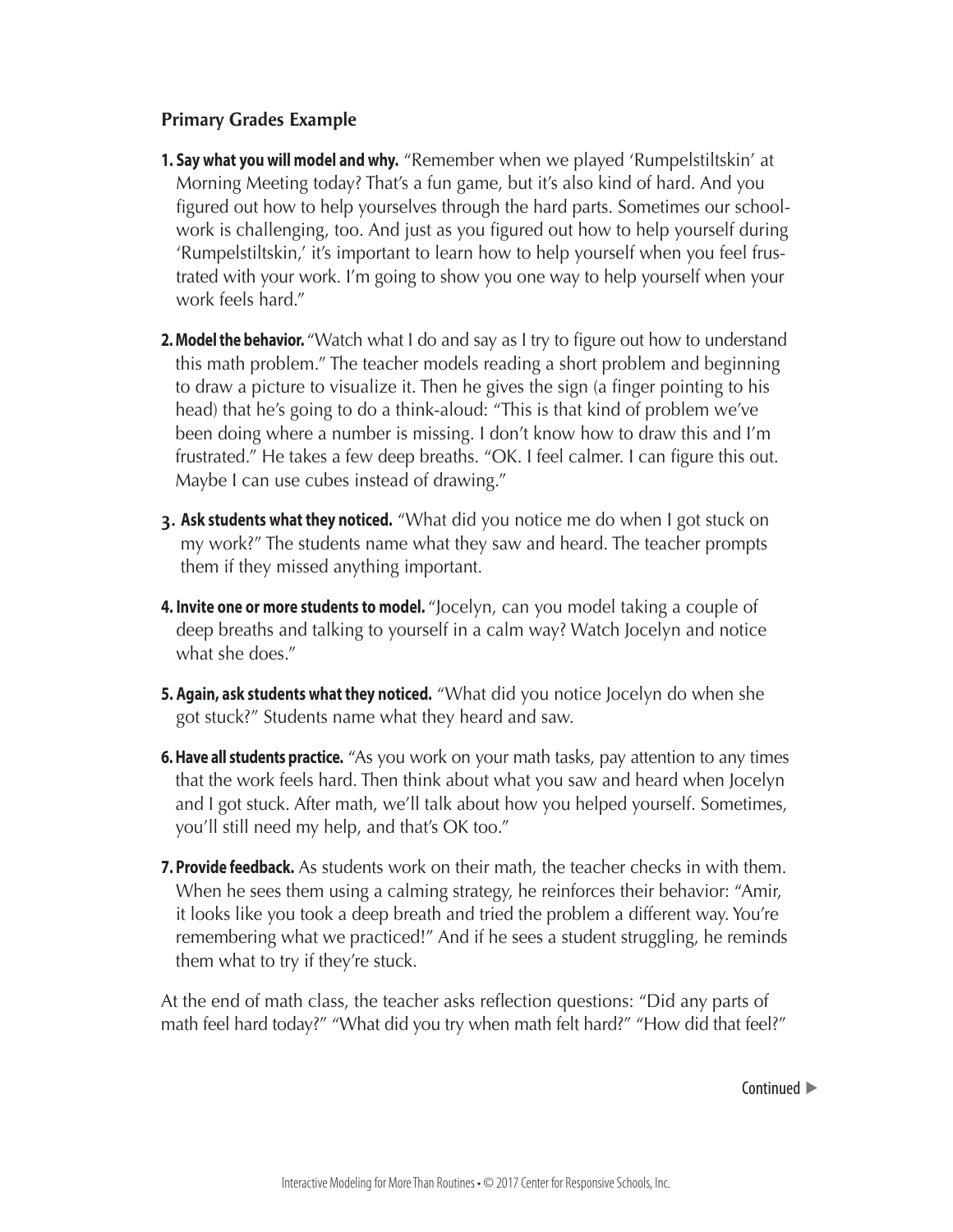## **Upper Elementary Grades Example**

- **1. Say what you will model and why.** "Challenging work can be exciting and can help us learn, but it can also feel frustrating. I'm going to show you a strategy to use when you get stuck on a problem so that you can keep going and feel successful, even if it's hard."
- **2. Model the behavior.** "Watch what I do and say as I work on this math problem." The teacher models beginning a math problem and then gives the sign (a finger pointing to her head) that she's going to do a think-aloud. "Hmmm, this doesn't seem to make sense. Ugh, I get so frustrated when stuff doesn't make sense." She takes a couple of deep breaths. "This feels hard but that's OK. I'll reread it slowly out loud this time." She then returns to the problem.
- **3. Ask students what they noticed.** "What did you notice about how I worked on that problem?" The teacher listens as students name what they saw and heard. She prompts them if they missed the self-talk she used to get through the tough part.
- **4. Invite one or more students to model.** "Who would like to demonstrate taking a couple of calming breaths and using positive self-talk, just as I did?"
- **5. Ask students what they noticed.** "What did you notice Marcus do as he worked on the problem?" The teacher takes a few observations then digs deeper: "How will doing this help Marcus?" she asks.
- **6. Have all students practice.** "Now we're going to continue working on math problems. As you work, pay attention to any time that you struggle and remember what you saw and heard. During our reflection later, you'll have a chance to share what you did to work through the challenging parts."
- **7. Provide feedback.** The teacher checks in with students as they work and reinforces their positive efforts; when they seem stuck, she reminds them what to try. At the end of class, she asks a few reflection questions: "What helped you today when you were stuck?" "What will you try tomorrow if something is challenging?"

# *Supporting Students as They Use the New Strategies*

Once you've done the initial teaching through Interactive Modeling, students will need continuing opportunities to practice using perseverance strategies. Here are some ways you can support them.

**Display the strategies.** Try creating anchor charts listing the strategies you've modeled. One chart might list all the strategies; another might list a few key details about one of the strategies, such as phrases students could use in their self-talk.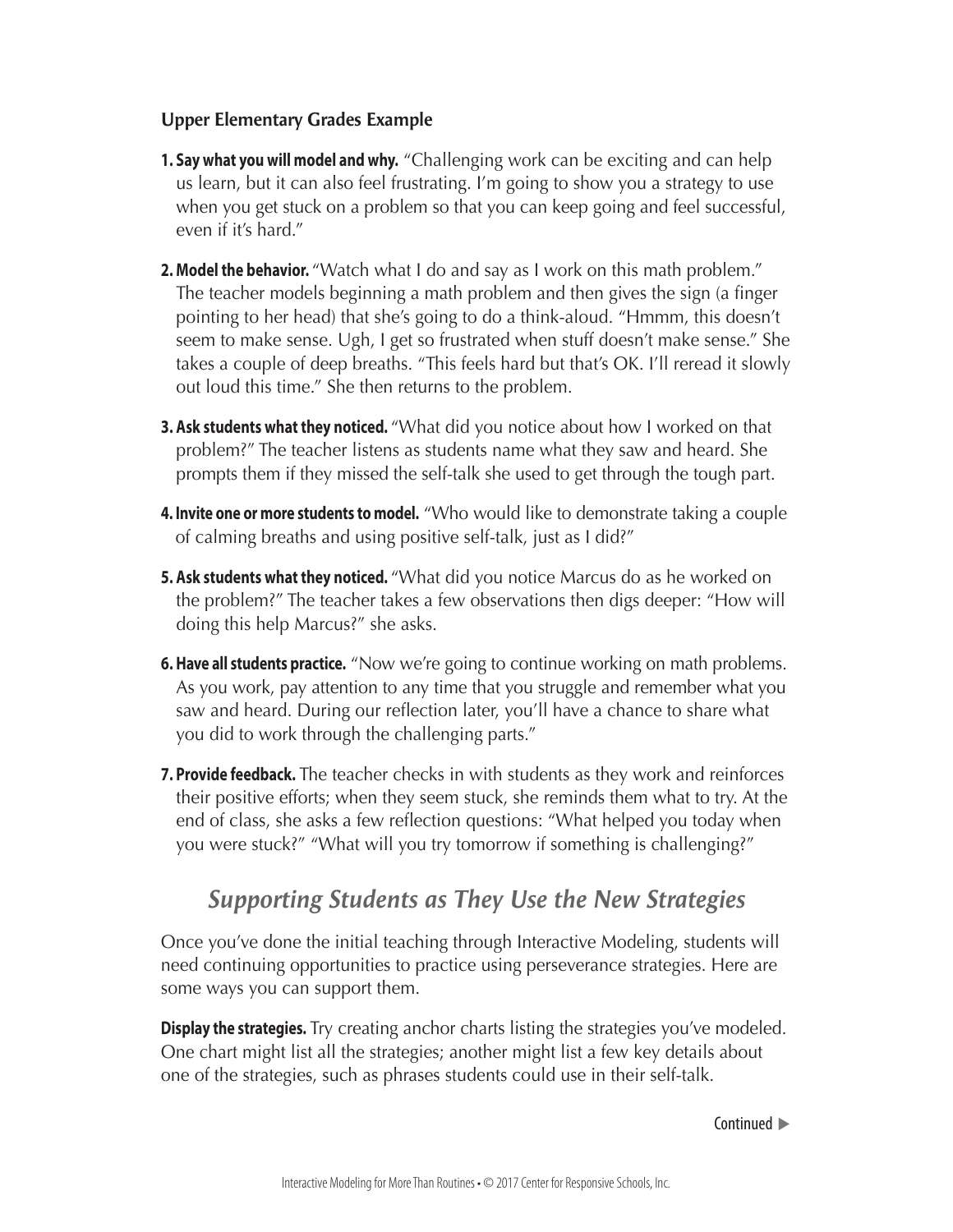**Use positive teacher language**. Reinforcing language lets students know what they're doing well so they can continue to make improvements. And before students begin challenging work, reminding language helps them remember what they can do to help themselves. Here are some examples to get you started:

## **Reinforcing Language**

"You kept going even though the problem is new and you said it was hard."

"After your first idea didn't work, you tried another strategy. That shows perseverance."

"You've read and understood a lot of pages, even though this book has many new words. What helped you get to this point?"

"Look at all of the math thinking we did as a class today! What's one thing that helped you persevere?"

## **Reminding Language**

"Before we get started, what are some ideas you have for what to do if you get stuck?"

"How can you help a classmate today if they get stuck on the task?"

"That's a tricky word. What do you already know about that word?"

"Remember what you know about this already? How might that help you?"

# *An Empowering Message*

Teaching students how to persevere when they feel stuck sends them an empowering message: that they can grow to be independent and confident learners. Using Interactive Modeling to teach perseverance strategies lets students observe exactly how to use the strategies, practice right away, and receive immediate feedback on their efforts. That clarity and immediacy will help ensure their success in learning how to work through difficulties not just in their schoolwork but in other challenging classroom situations as well.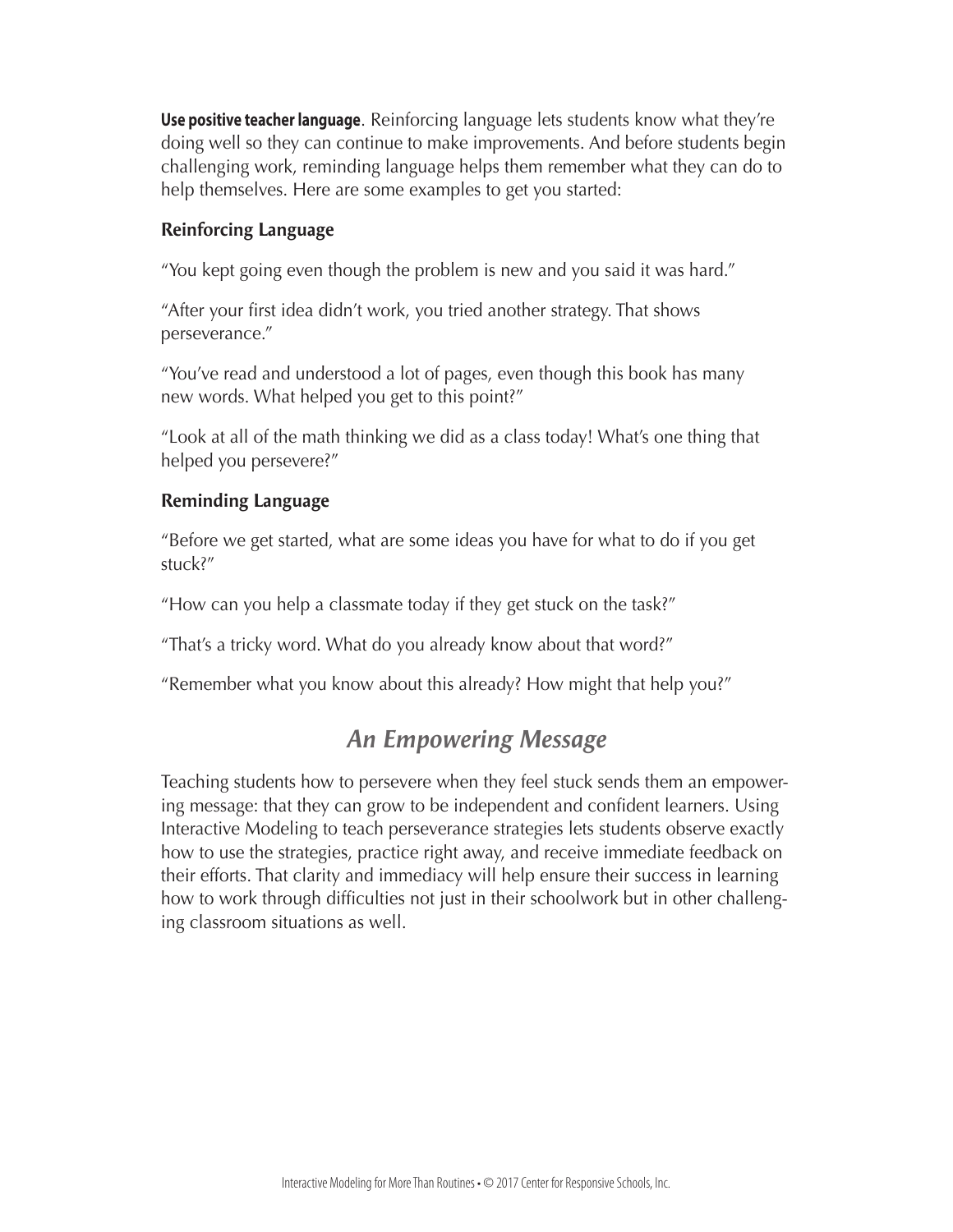# **Interactive Modeling for Academic Success**

(Adapted from I*nteractive Modeling: A Powerful Technique for Teaching Children* by Margaret Berry Wilson, Center for Responsive Schools, 2012)

Interactive Modeling is a simple, quickly paced way of teaching that can lead students to a stronger mastery of skills than traditional modeling. It's effective for teaching any skill or procedure that students need to do in a specific way, such as filling out an answer sheet or talking with a partner about a reading selection. Interactive Modeling works because, in contrast to lecturing or traditional modeling, it creates a clear mental image of the expected behavior for students, fully engages them in noticing details about it, and immediately gives them a chance to practice and receive teacher feedback.

## *For All Grades and Subjects*

*Responsive Classroom* Interactive Modeling works for younger and older students and for all academic subjects. For example, with younger students, you could use the structure to teach skills ranging from how to sort objects and record the sorting, to how to sound out words. For older students, math skills such as how to interpret a graph or use a formula, science skills such as how to record observations or use a microscope, and language arts skills such as how to complete a story map or use editing marks are just a few things you could teach using Interactive Modeling.

## *Sample Lesson*

In the sample lesson that follows, Ms. Evans, a third grade teacher, uses Interactive Modeling to introduce an academic skill her students will need for an upcoming research project: paraphrasing when taking notes on a source text. As you read this example of Interactive Modeling in action, notice how the seven-step structure of Interactive Modeling helps Ms. Evans to create an optimal learning environment for her students, and consider the advantages this way of teaching has compared to other ways Ms. Evans might have taught this particular skill.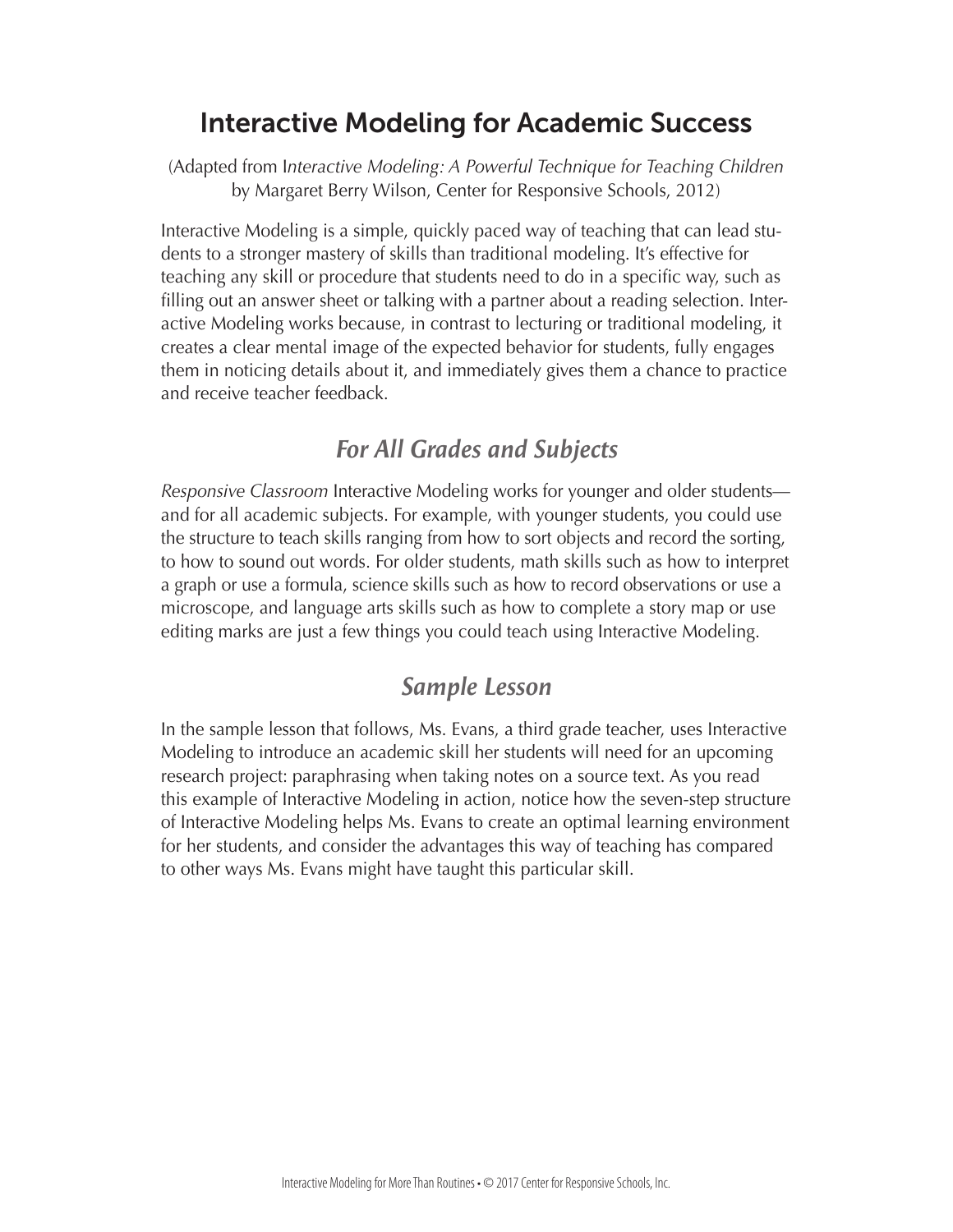

# Paraphrasing a Research Source

### **✺<sup>1</sup> Say what you will model and why:**

Ms. Evans: "When authors write books, their words are protected by copy-right laws. Those laws say that we can use facts we learn from these authors, but we can't just take what they've written word for word. We have to write in our own words. I'm going to show you what it looks like to record some facts you learn from a research source in your own words, not the author's words. I want you to follow my thoughts as I work, so I'll be thinking aloud some of the time."

## **✺<sup>2</sup> Model the behavior:**

On the electronic whiteboard, Ms. Evans displays and reads aloud a paragraph about the artist Frida Kahlo and then switches to a "notecard" screen with the word Childhood at the top. Showing her Think-Aloud sign, she records the key things she remembers from the paragraph.

Ms. Evans: "Let's see, she was born in Mexico in—I'd better check the year." [She goes back to the first screen briefly and finds the date.] "1907. OK, her parents had an unhappy marriage. She had two sisters. She was sick as a girl."

## **✺<sup>3</sup> Ask students what they noticed:**

Ms.Evans: "What did you notice about how I recorded what I read?"

Omar: "You wrote it your own way."

Ms. Evans: [following up] "What do you mean?"

Omar: "Your sentences don't sound like the ones you read out loud. You didn't copy them."

- Ms. Evans: [prompting for deeper thinking] "What did I do to make sure that I didn't copy exactly what the book said?" [seeing students' perplexed looks, she gives them think time]
	- Gianna: *[tentatively]* "You didn't look at the paragraph?"
- Ms. Evans: "That's right. Why might that matter?"

Edgar: "Well, unless you have a photographic memory, if you don't look, you can't copy."

Ms. Evans: "That's true. What else did I do to make sure I didn't copy?"

London: "Your sentences were much shorter. They just had the facts."

- Ms.Evans: "Yes, I tried to write down just the key ideas—not everything. And what did I do when I couldn't remember something specific—like that birth date?"
	- Axel: "You went back to the paragraph, but you just looked quickly."
- Ms.Evans: "Yes, I wanted to make sure I was accurate, but I tried to be fast so I wouldn't copy."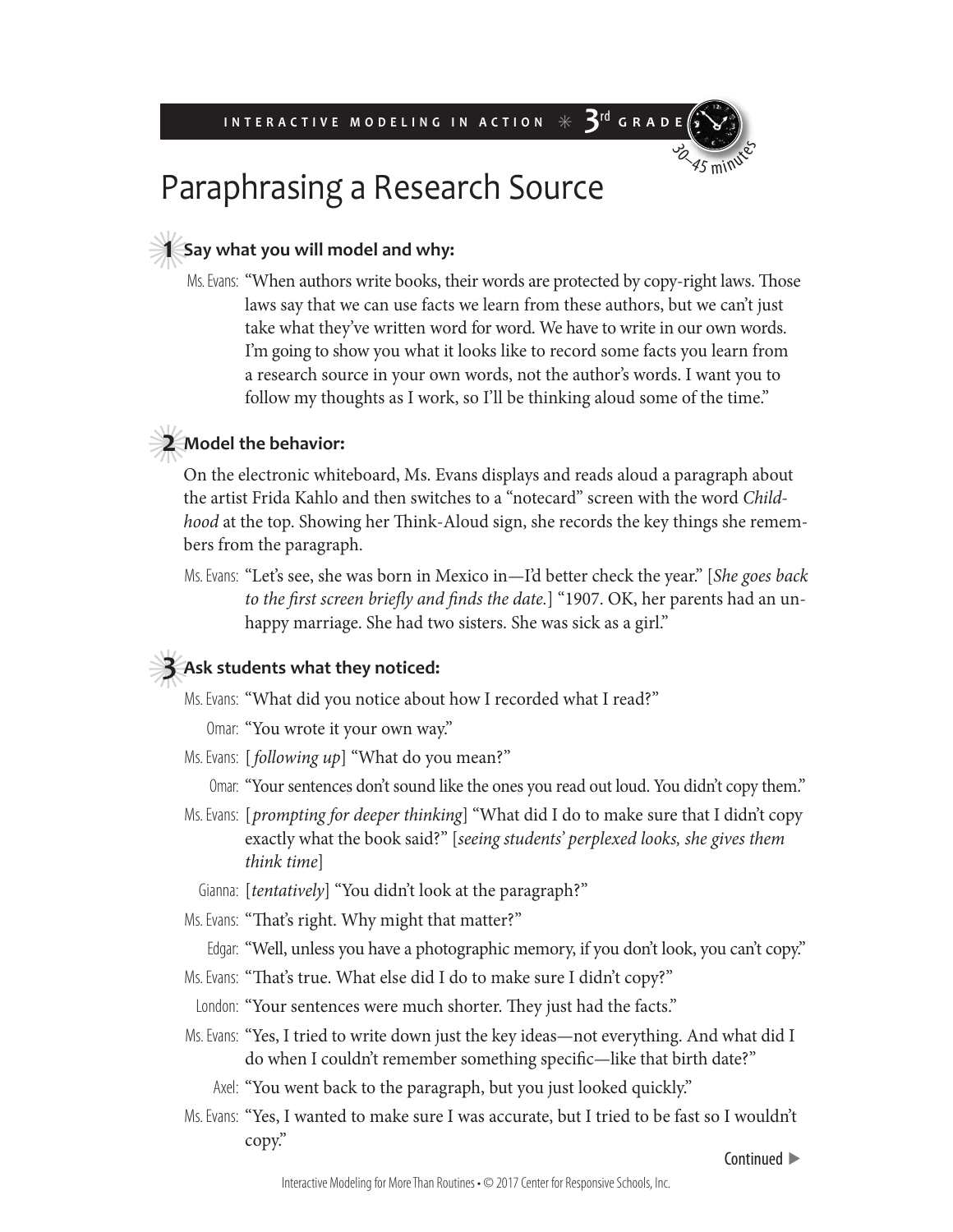## **✺<sup>4</sup> Invite one or more students to model:**

Ms. Evans chooses Julian to model. She then displays the next paragraph and has the children read it silently. When Julian is ready, she switches to the "notecard" screen.

Ms.Evans: "Now watch while Julian records key ideas from the paragraph in his own words."

**✺<sup>5</sup> Again, ask students what they noticed:**

After Julian writes a few notes, Ms. Evans invites student comments.

Ms.Evans: "What did you notice about how Julian recorded what he discovered?"

Ani: "He looked away from the paragraph while he was writing."

Jerome: "He wrote short sentences with just facts in them."

## **✺<sup>6</sup> Have all students practice:**

Ms. Evans wants all students to practice on the same text so that she can provide on-the-spot coaching.

Ms.Evans: "Now we're all going to practice. Read the next paragraph to yourself. Then, in your own words, tell your partner some of the facts you learned."

## **✺<sup>7</sup> Provide feedback:**

Ms. Evans circulates, listening carefully. She then calls the class together, records key facts from a few pairs, and displays the original text.

Ms. Evans: [reinforcing successes] "I noticed that lots of you chose only important facts, not all the details in the original text. I also noticed that you put those facts into your own words."

After another round of practice, she sends the students off to practice independently with their own source text. She has one small group of students who were struggling work closer to her so that she can continue to support their growth.

#### *To adapt this lesson for younger children:*

Use a similar structure to teach a lesson on deciding between what is important and what is just interesting in a text.

#### *To adapt this lesson for older children:*

Teach a similar lesson focused on more complex strategies for paraphrasing.